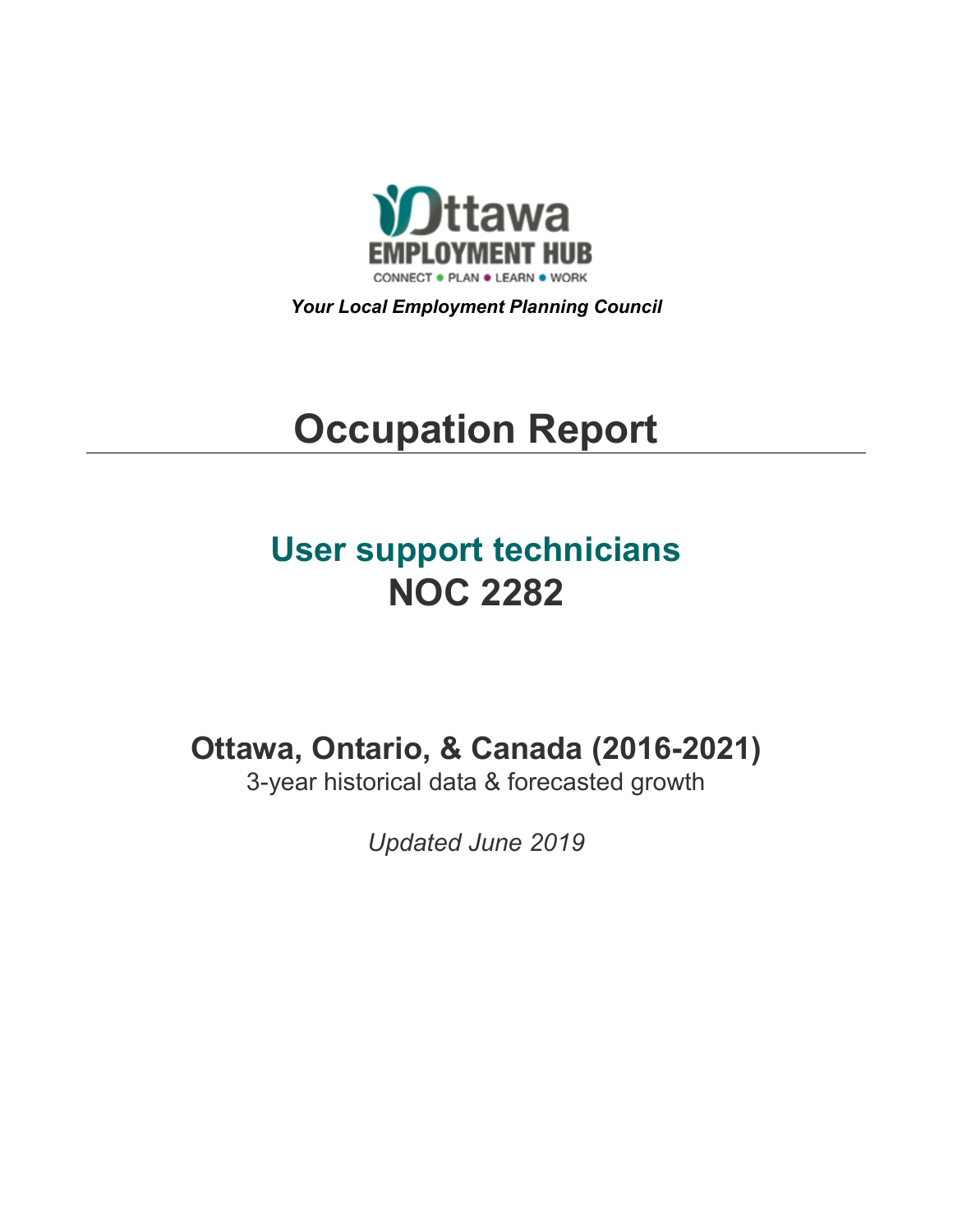

**Ottawa Outlook** 

| <b>User support technicians</b> |  |
|---------------------------------|--|
|---------------------------------|--|

NOC 2282 Limited **K** Fair **x Good x x f** 

*Based on past and forecasted growth.*

#### **A Local Snapshot**

- Employment in this occupation **increased in Ottawa from 2016 to 2018** (**21.2%**); it is forecast to **grow an additional 5.0%** over the next three years.
- **4.1%** were **unemployed in Ottawa in 2016; 16 (0.3%)** of those in this occupation were **self-employed**.
- **Median hourly wage** for this occupation was **\$31.66**.
- **21.0%** of the 2018 jobs were in the **Other federal services** industry sector.
- Ottawa has a **higher share of this occupation** than the nation.
- **Provincially**, this occupation showed an increase from 2016 to 2018 (**23.6%**); it is expected to grow over the next three years (**10.9%**).
- In contrast to Ottawa Employment Hub's forecast ranking for this occupation, *Canada Job Bank*  forecasted **fair** employment potential for this occupation in Ottawa from 2018-2020.

#### **Overview**

| <b>Ottawa Jobs (2018)</b>          | 4,743 $($ < 1% self-employed = 16) |                      |         |
|------------------------------------|------------------------------------|----------------------|---------|
| 2016 Ottawa Unemployment Rate      | $4.1\%$                            | Ontario              | $4.8\%$ |
| Location Quotient to Nation (2018) | 1.53                               |                      |         |
| Change in Jobs (2016 - 2018)       | 21.2%                              | $(2018 - 2021)$ 5.0% |         |

*NOTE: Location quotient (LQ) is a way of quantifying how concentrated a particular occupation is in a region compared to the nation or province. A quotient of 1.00 means Ottawa has the same share of the occupation as the nation/province. A quotient higher than 1.00 means Ottawa has a greater share, and lower than 1.00 means Ottawa's share is lower than the average.*

### **OTTAWA | Percentile Earnings** *(not including self-employed)*



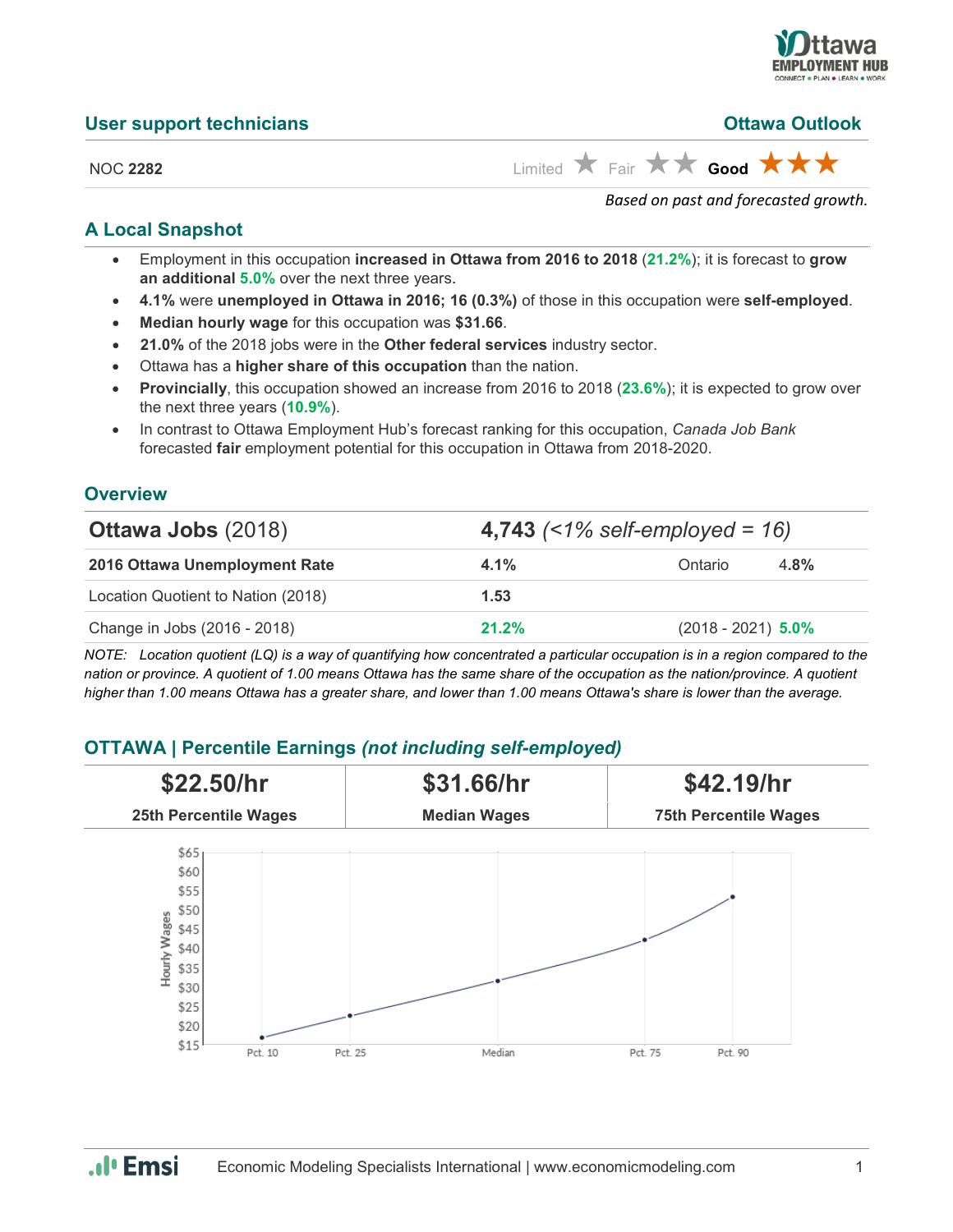

#### **Ottawa | Growth**

| 3,913       | 4,979            | 1,066              | 27.2%                |
|-------------|------------------|--------------------|----------------------|
| $2016$ Jobs | <b>2021 Jobs</b> | Change (2016-2021) | % Change (2016-2021) |

## **Regional Trends**



|             | <b>Region</b> |               | <b>2016 Jobs</b> | 2021 Jobs      | Change | % Change |
|-------------|---------------|---------------|------------------|----------------|--------|----------|
| $\bullet$   | Ottawa        |               | 3,913            | 4,979          | 1,066  | 27.2%    |
| $\bullet$   | Ontario       |               | 35,953           | 49,273         | 13,320 | 37.0%    |
| $\bullet$   | Canada        |               | 85,441           | 107,897        | 22,456 | 26.3%    |
|             |               | <b>Ottawa</b> |                  | <b>Ontario</b> |        | Canada   |
| 2016 Jobs   |               | 3,913         |                  | 35,953         |        | 84,401   |
| 2017 Jobs   |               | 4,068         |                  | 40,382         |        | 90,137   |
| 2018 Jobs   |               | 4,743         |                  | 44,448         |        | 96,466   |
| $2019$ Jobs |               | 4,829         |                  | 46,267         |        | 99,493   |
| 2020 Jobs   |               | 4,910         |                  | 47,879         |        | 102,221  |
| 2021 Jobs   |               | 4,979         |                  | 49,273         |        | 104,585  |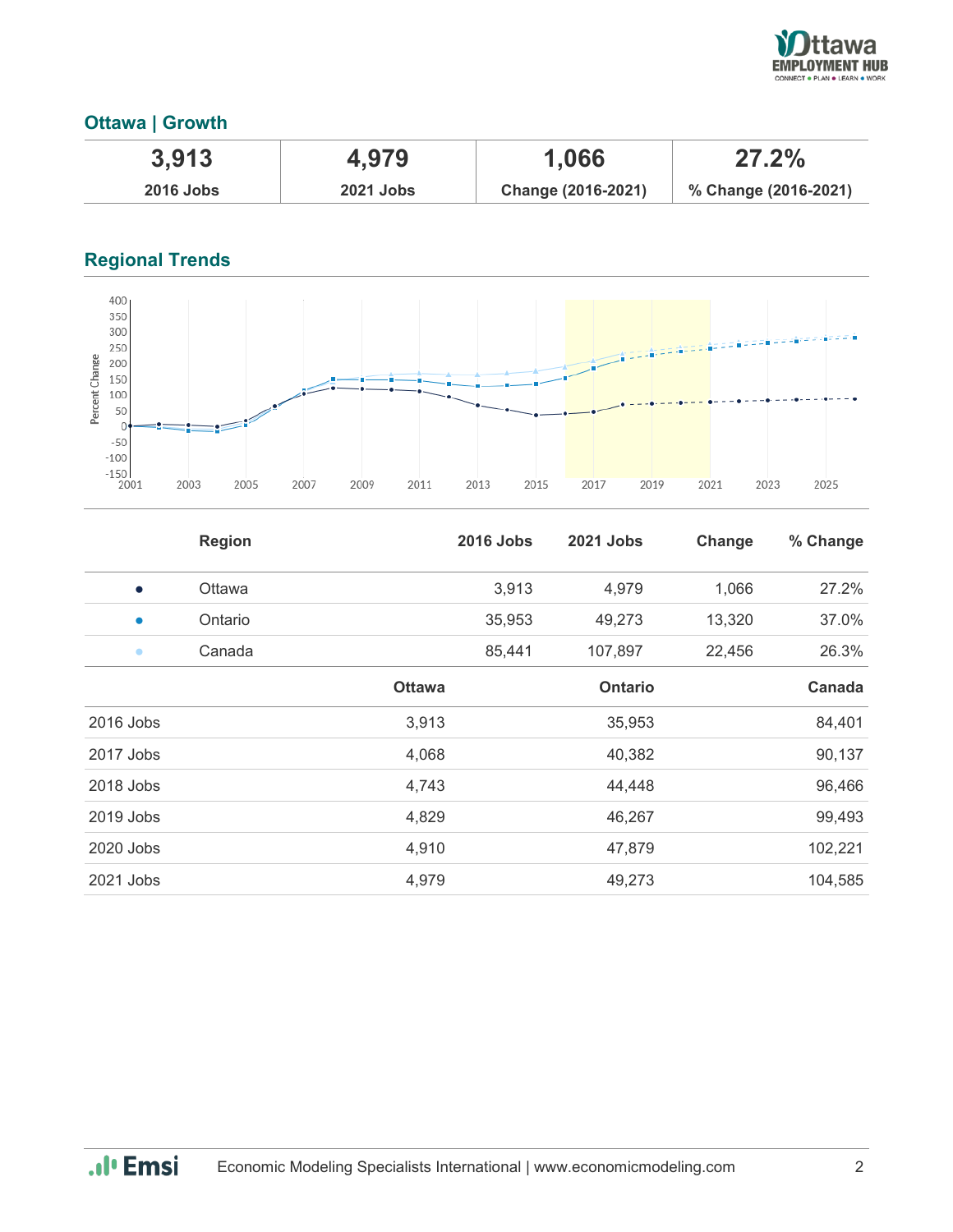

#### **Ottawa | Industries Employing this Occupation**

| <b>Industry</b>                                                            | Occupation<br>Jobs in<br><b>Industry</b><br>(2018) | $%$ of<br><b>Occupation</b><br>in Industry<br>(2018) | % of Total<br>Jobs in<br><b>Industry</b><br>(2018) |
|----------------------------------------------------------------------------|----------------------------------------------------|------------------------------------------------------|----------------------------------------------------|
| Other federal services (9112-9119)                                         | 996                                                | 21.0%                                                | $1.1\%$                                            |
| Computer systems design and related services                               | 771                                                | 16.3%                                                | $3.4\%$                                            |
| Computer and communications equipment and supplies<br>merchant wholesalers | 412                                                | 8.7%                                                 | $6.0\%$                                            |
| <b>Business support services</b>                                           | 229                                                | 4.8%                                                 | $9.7\%$                                            |
| Wired and wireless telecommunications carriers (except satellite)          | 208                                                | 4.4%                                                 | $5.7\%$                                            |

*NOTE: Inverse staffing patterns provides a table of percentages that shows how regional occupations are divided up among regional industries. For example, an inverse staffing pattern for registered nurses may show that 70% of RNs are employed by hospitals, 10% by local government (i.e., public schools), 10% by nursing homes, and 10% by offices of physicians.*

#### **Educational programs and completions in Ottawa** *(public institutions only***)**

| Programs (2016) |                                                                 | 74<br><b>Completions (2016)</b> |    |
|-----------------|-----------------------------------------------------------------|---------------------------------|----|
|                 |                                                                 |                                 |    |
| 11.10           | Computer/information technology administration and management   |                                 | 63 |
| 30.31           | Human computer interaction                                      |                                 | 6  |
| 11.01           | Computer and information sciences and support services, general |                                 | 5  |

*NOTE: EMSI Analyst uses Statistics Canada's PSIS data to compile completions for postsecondary programs offered in Canada, classified by the 2016 CIP codes. 2016 data includes those who graduated in spring 2017.*



#### **Job Postings by Month**

*NOTE: Based on newly published job postings first found between January 01, 2018 and December 31, 2018 AND location is Ottawa Census Sub-division, Vicinity Jobs.*